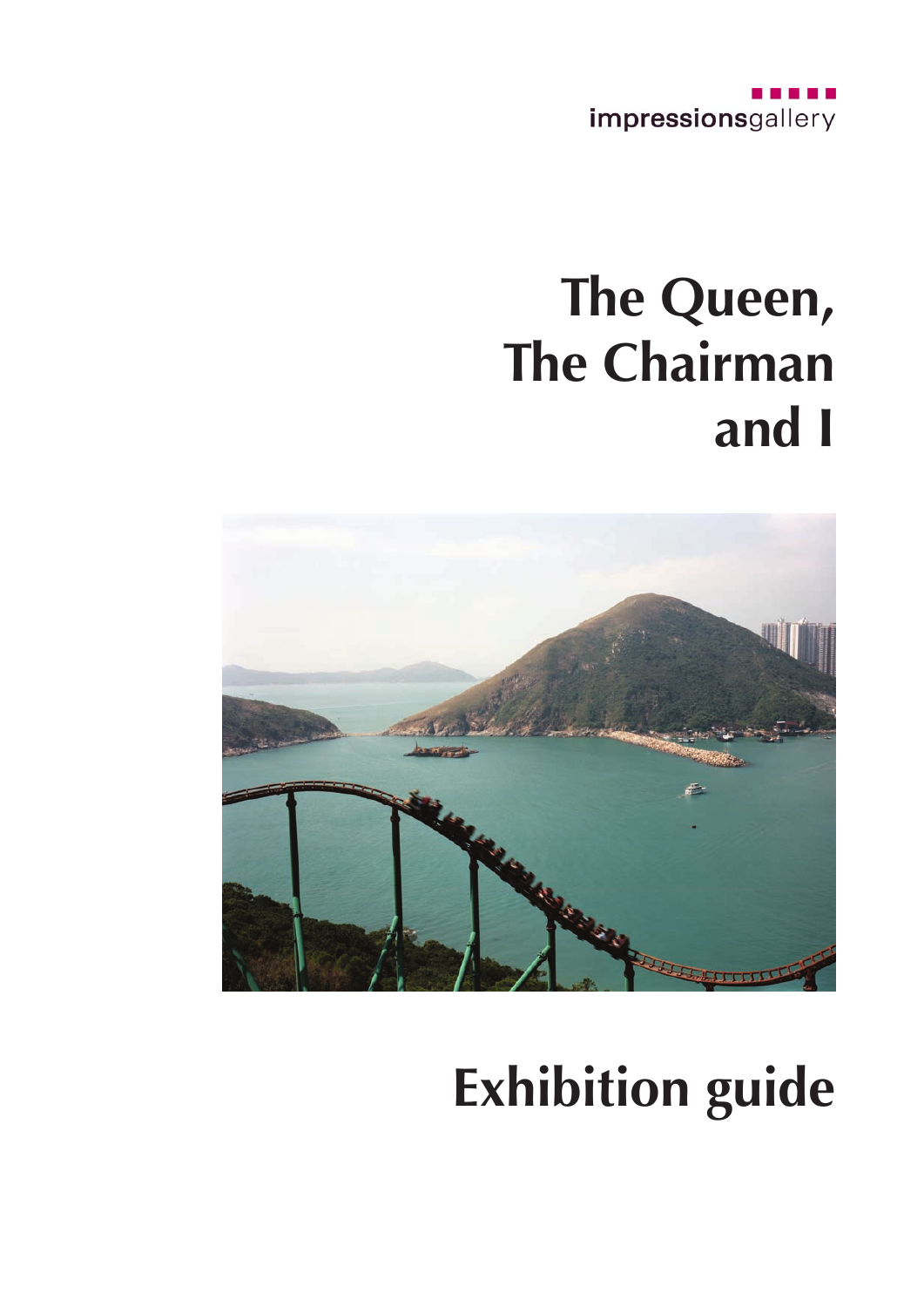#### The Queen, The Chairman and I Kurt Tong



My project began with a storybook I made for my daughters.

I was born in the city of Hong Kong in 1977, five years before China wanted it back. Us 'Honkies' have an identity that's very different to the ones of China, after all, I sang 'God Save the Queen' as my national anthem at school. I always knew I was going to live in England. My father studied there and disliked the communists; he had always told me that when Hong Kong was handed back to China, we would not be going back.

Go back he did. In fact, he never really left. I, on the other hand, got sent to England for school and later married a Scottish girl and started a family. Having grown up between three different cultures, one question is always at the back of my mind. How Chinese am I, or indeed, who am I?

I traced the history of my family in a bid to find out how two of the most influential people in history, Queen Victoria and Chairman Mao, affected my family. Giving equal importance to new photographs, found photographs and writing, this project reconnects me with the Hong Kong of the past, through the recollections of my extended family, humanising the political and social upheaval that took my family to Hong Kong and eventually to the UK.

I have found that the personal stories always prompt people to talk about their own family history, no matter where they are from and what ethnic backgrounds they are. *The Queen, The Chairman and I* deals with many different issues, family, displacement, migration, colonialism and multiculturalism".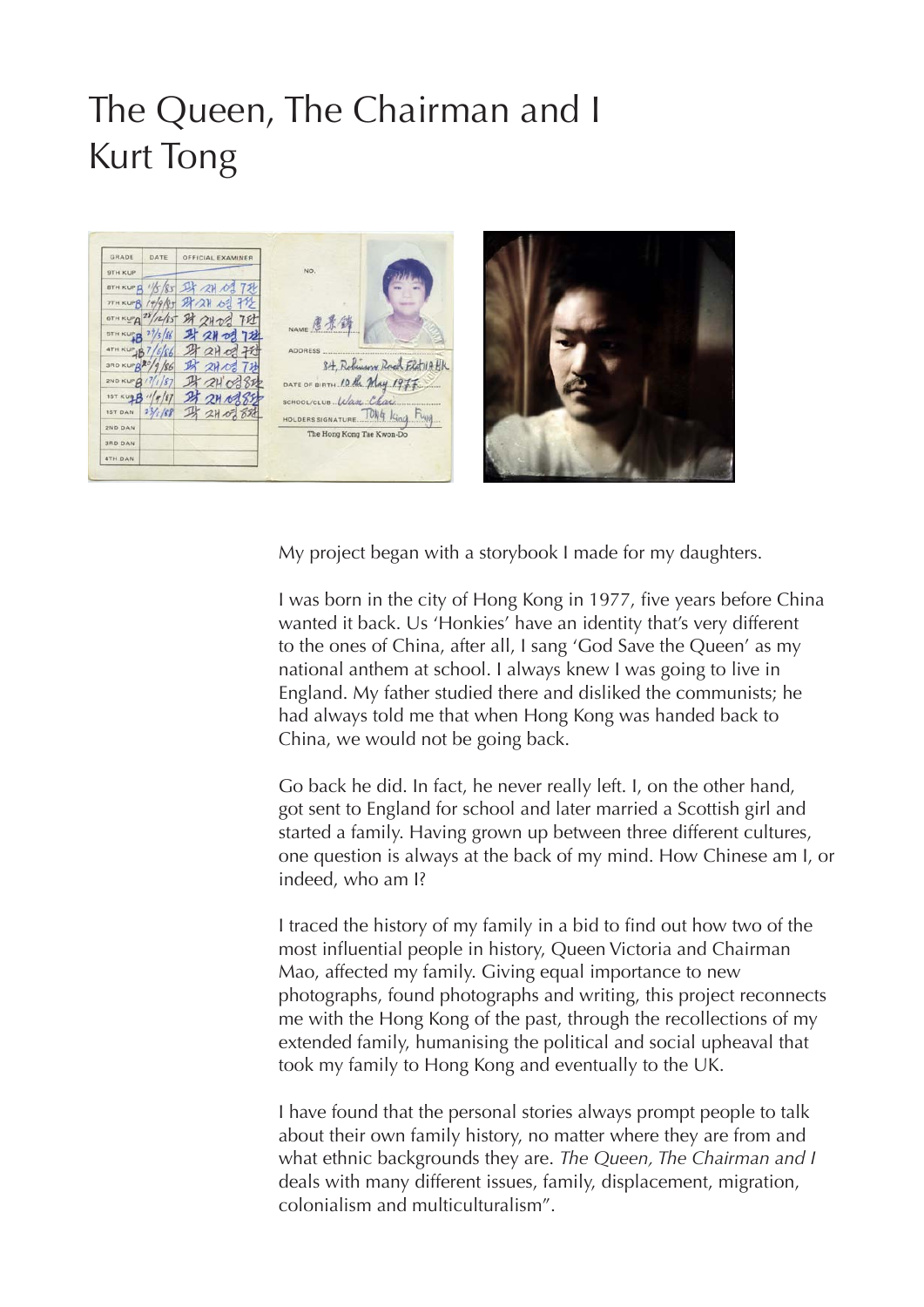#### Chung Zak's Family Albums



**These two family albums belonged to Kurt Tong's maternal grandfather Chung Zak, a wealthy landlord in Southern China who was forced to move to Hong Kong in 1949 due to the rise of communism.**

Kurt Tong says, 'The brown one is mostly made up of photos Chung Zak took between 1910 and 1940, before he left China. Many were taken with his Leica in the 30s. It shows his wealthy playboy lifestyle, as well as finding love with my grandmother, Yun Nan, and starting his family. He was carefree and privileged.

The blue one is mostly photos taken in Macau and Hong Kong between 1950 and 1970, after Chung Zak fled China in 1949. It shows the failed businesses and the family living apart. He struggled through many problems in the initial years and the images reflect the weight on his shoulders. The latter part of the album were mostly of images his sons sent to him from the USA where they left to study.

I wanted to show the albums in their entirety to see the drastic change in Chung Zak's life. He was affected by circumstances beyond his control and his children made a new life in new country, continuing the story of migration. He obviously edited and chose these images himself, showing how he wanted to remember his life.

The two albums were both located in Tucson Arizona. My uncle took them away after my grandfather passed and they were probably preserved pretty well due to the desert climate.'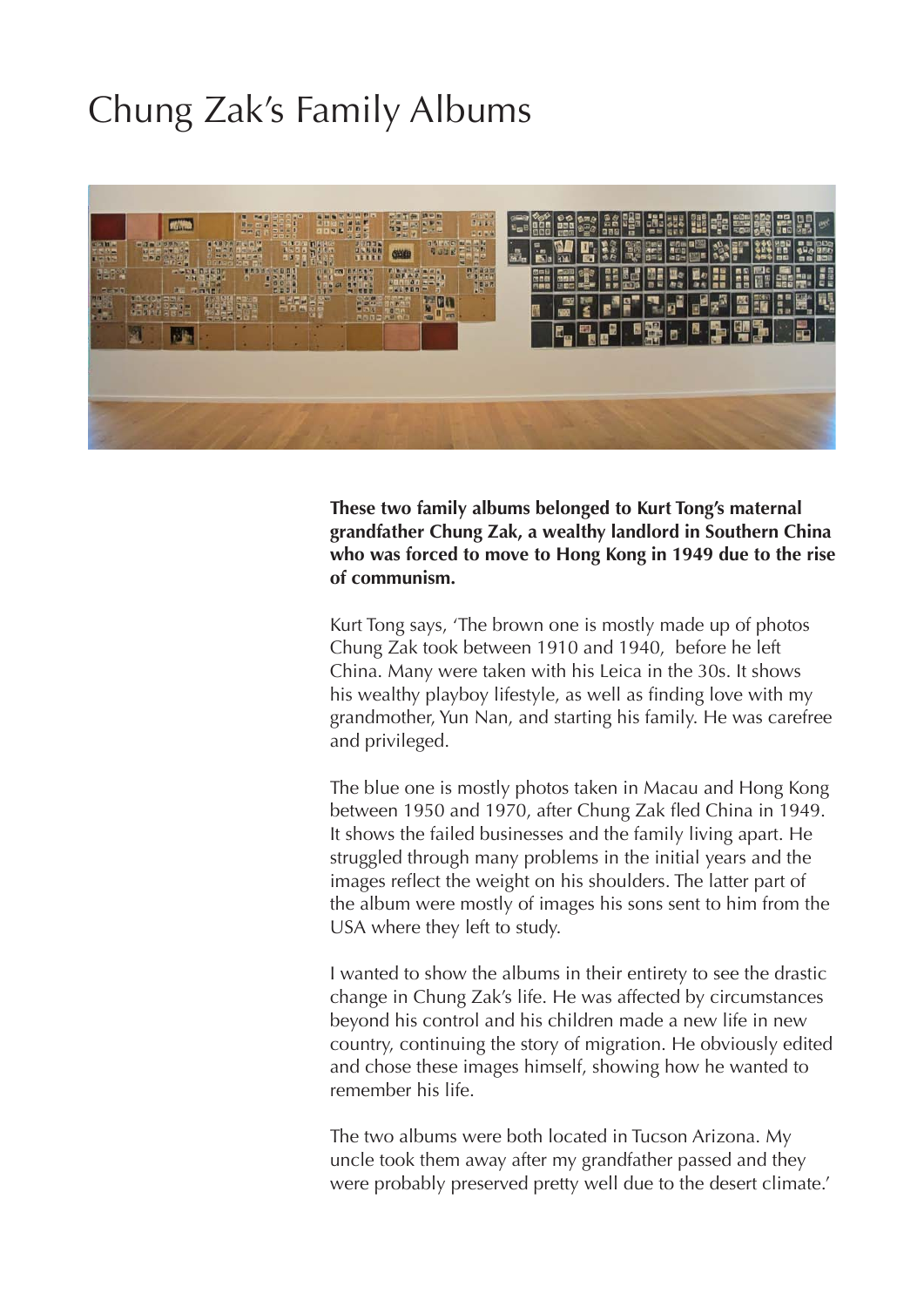The large framed images are a selection taken from Kurt Tong's artist book *The Queen, The Chairman and I.* Read excerpts of Kurt Tong's family history here, then take a seat in the teahouse to read the full story in Tong's artist book.



800 years ago, long before the Tong and Leung clans settled in what would become Tong's Bay, the surrounding area was a banyan tree forest. One day, on his way to the sea, a fisherman noticed that this particular tree resembled the Buddha, Siddhartha. Local villagers began praying and carried out offerings around the tree. Later, the Tong's temple was built in front of the tree. Both the temple and the tree survived the Cultural Revolution (1966 to 1976) and still stand today.



Hong Kong which means 'fragrant port' in Chinese was the name given to a small settlement on the southern shores of the island, one of the first points of contact between the British and the local fishermen. Fragrant incense was stored around the harbour, giving the port its name. After the Treaty of Nanking, the entire island was then referred to as Hong kong and the British began developing Victoria Harbour on the northern shores on the island.



After losing the First Opium War in 1841, the Qing government agreed to make Hong Kong Island a crown colony, ceding it to the British Queen Victoria "in perpetuity to provide British traders with a harbour where they could unload their goods". Lord Palmerston, the British Foreign Secretary at the time was less than impressed by the outcome, calling Hong Kong, "a barren rock with scarcely a house upon it". Hong Kong remained a British colony for the next 156 years.



When the Japanese occupied Hong Kong, Bunnan (Kurt Tong's paternal grandfather) took his family to the Portuguese colony Macau. On their way to join him, Bunnan's sister and her family were on board a civilian ferry when it was sank by the Americans, believing there were firearms on board. Everyone on board was killed. Fearing his mother would take the news badly, she was never told about the death of her daughter (Bunnan's sister). She believed her daughter had emigrated to the USA until her own death, 25 years later. Bunnan regularly sent his mother letters and money in his sister's name.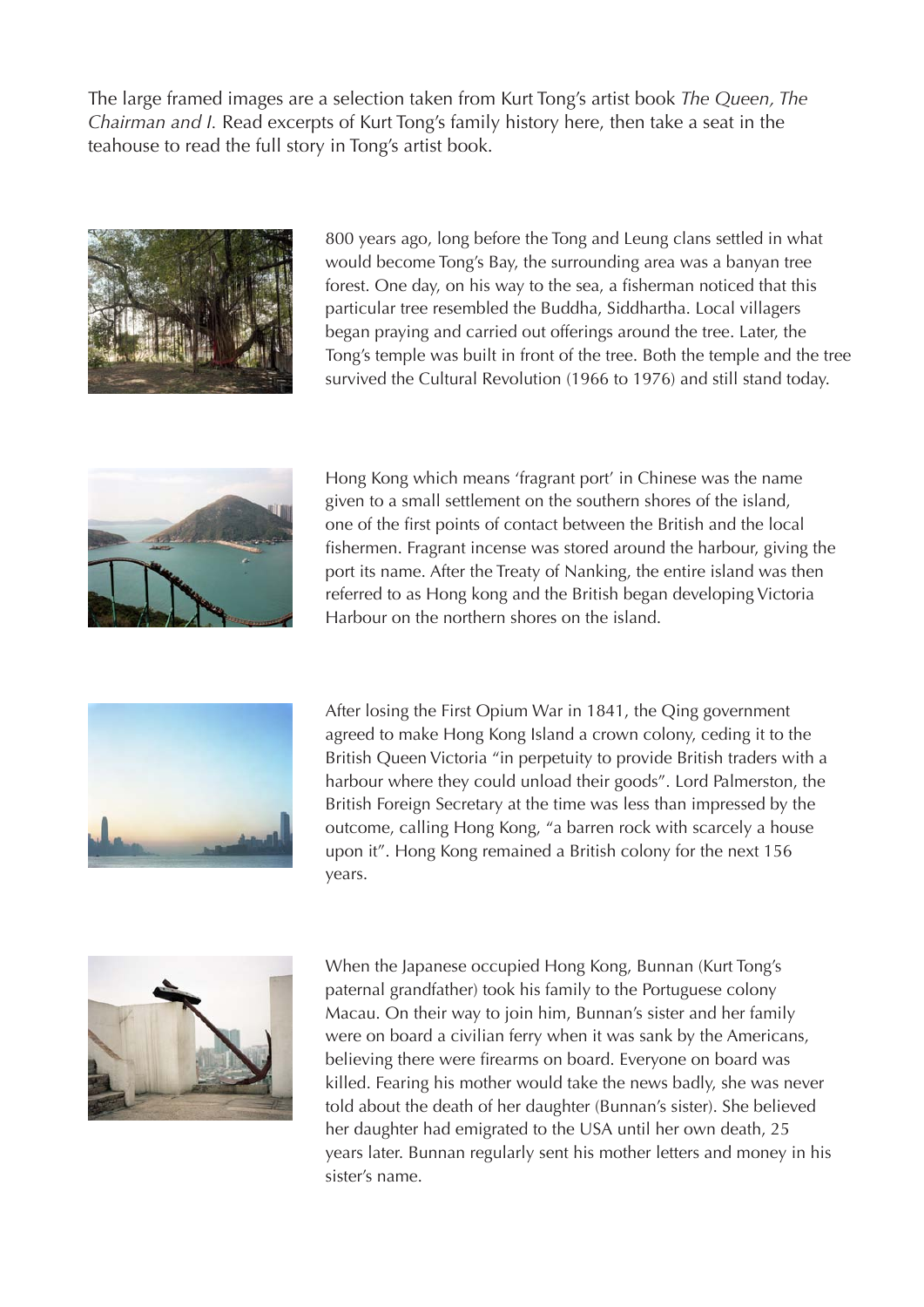

When World War II broke out, one of Bunnan's two German business partners decided to return to 'the Fatherland' to fight for the Nazi Party. The other partner, who disagreed with Hitler's ideology, left for Macau, a Portuguese colony. Neither man returned to Hong Kong after the war ended, both presumed dead. As a result, Bunnan (Kurt Tong's paternal grandfather) ended up with the company to himself.



Kurt Tong's father, Tai Ching, moved here in 1940 soon after he was born. Having moved to Macau towards the end of the Japanese occupation, the family returned to Hong Kong and later moved to live across the street at 84 Robinson Road. Tai Ching's father, Bunnan, built a 12 storey high block of flats in the 1970s where Tai Ching still lives with his wife. "Everything has changed round here, except for that old wall with the trees growing on them. I used to be scared of them; I vaguely remember a dead body hanging from them during the Japanese occupation, perhaps it was only a tale my nanny used to tell me to scare me".



Chung Zak (Kurt Tong's maternal grandfather) underestimated the threat of the communists and refused to sell up and leave for Hong Kong. In 1949 he was eventually persuaded to seek refuge in Hong Kong when the communist armies were only days away from Guangzhou. Believing he would return in a matter of months, instead of carrying valuables such as gold bars and antiques, the family packed only daily essentials in a number of wooden trunks and, along with 21 servants, travelled to Hong Kong. Chung Zak never returned to his family home.



When the People's Republic of China was proclaimed in 1949, as many as 100,000 people fled to Hong Kong every month. An official controlled border was established in June 1951 to halt this flow of people but thousands continued to cross the border illegally for the next 50 years. Many chose to swim the Shenzhen Bay, including Bunnan's caretaker in late 1950s and his son, some 30 years later. Thousands drowned during this swim. The 3 miles crossing is now connected by the 6 lanes highway.



Tong's Bay, Guangdong, China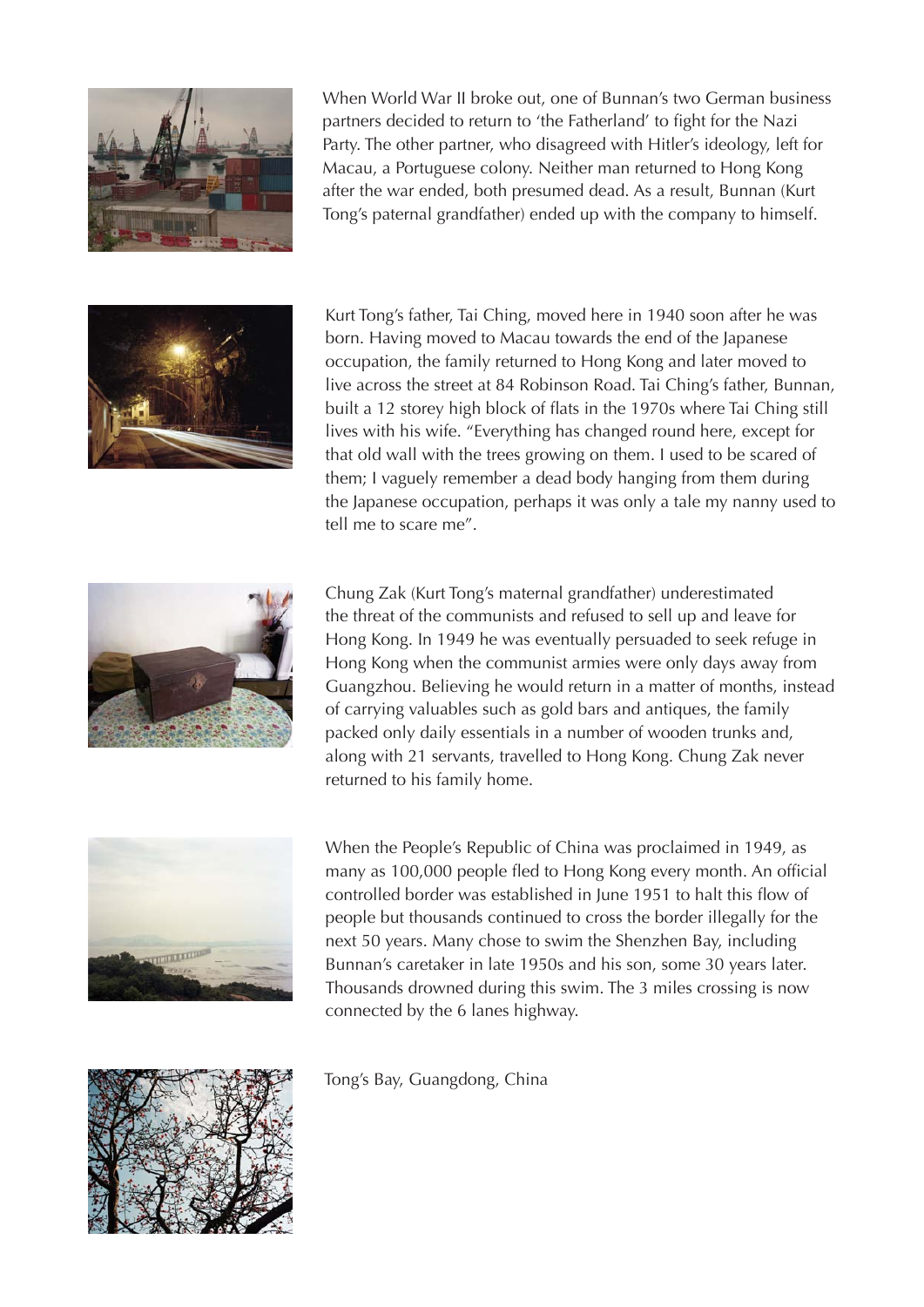

Bunnan preferred to pose almost every family photo in front of the Bamboo bushes at 84 Robinson Road, the Tong's family backdrop.



Bunnan (Kurt Tong's paternal grandfather) was awarded the MBE for his public services in 1963, given to him by the Duke of Edinburgh during his visit to Hong Kong. However, some of Bunnan's family felt that he got involved with his charity work in order to be known among the high society in Hong Kong and not because of a desire to help.



Mount Austin, Hong Kong



The 1980s and 1990s in Hong Kong was a contradictory time. Skilled people started to move abroad fearing what might happen when the communists took over; at the same time, the economy boomed with skyscrapers going up all over the colony.



The final part of the Lantau Links first opened two months before Hong Kong was due to be handed back to Chinese rule. Margaret Thatcher inaugurated the opening ceremony on the 27th of April 1997. The bridge connects Hong Kong to Lantau Island, primarily the new Hong Kong International Airport. Kurt Tong's parents, Tai Ching and Yip Hang emigrated to England on the 28th of June 1997 and one of the last things they did was to go for a drive on the bridge. Part of them feared they might never return to Hong Kong after the handover. They moved back in February 1998.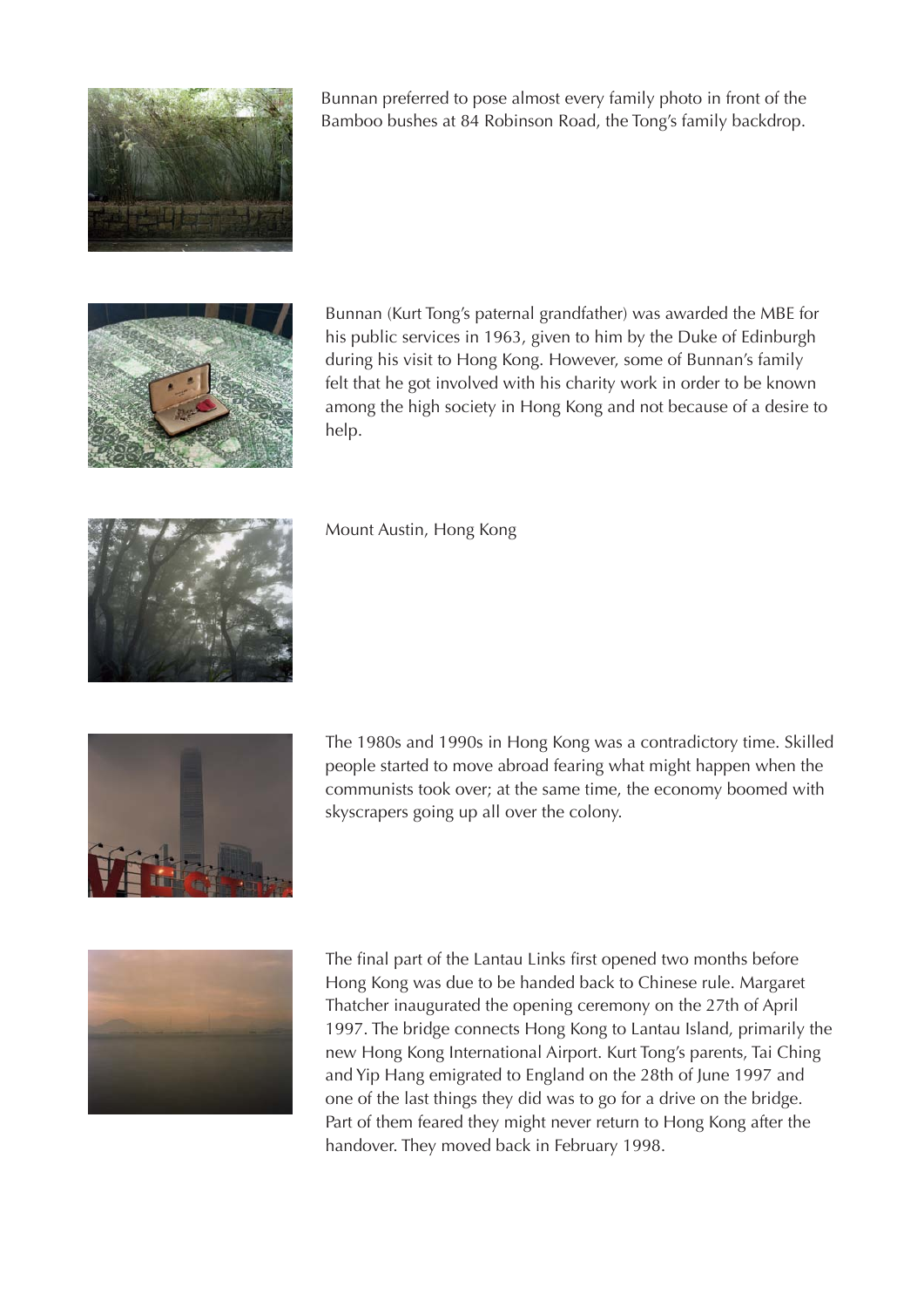#### Contemporary Chinese Teahouse



In China, the teahouse is often considered as a haven where ideas and thoughts can be shared across cultural background, social rank and political beliefs.

Partly inspired by artist Rirkrit Tiravanija, Kurt Tong wanted to create a space within the gallery which had more in common with a contemporary informal street teahouse, rather than a traditional ceremonial teahouse.

The nature of the building materials is reminiscent of the layering of fibres in traditional Chinese paper making, whilst retaining a simple, minimalist design.

The teahouse is intended as a quiet place to sit, reflect and read Kurt's book. Be inspired and share your family stories in our dedicated visitor's book.

To sample Chinese tea, drop in daily from 24 January between 12pm and 3pm or come along to one of our tea ceremonies throughout February and March. Pick up an events flyer or ask at the Welcome Desk for more details.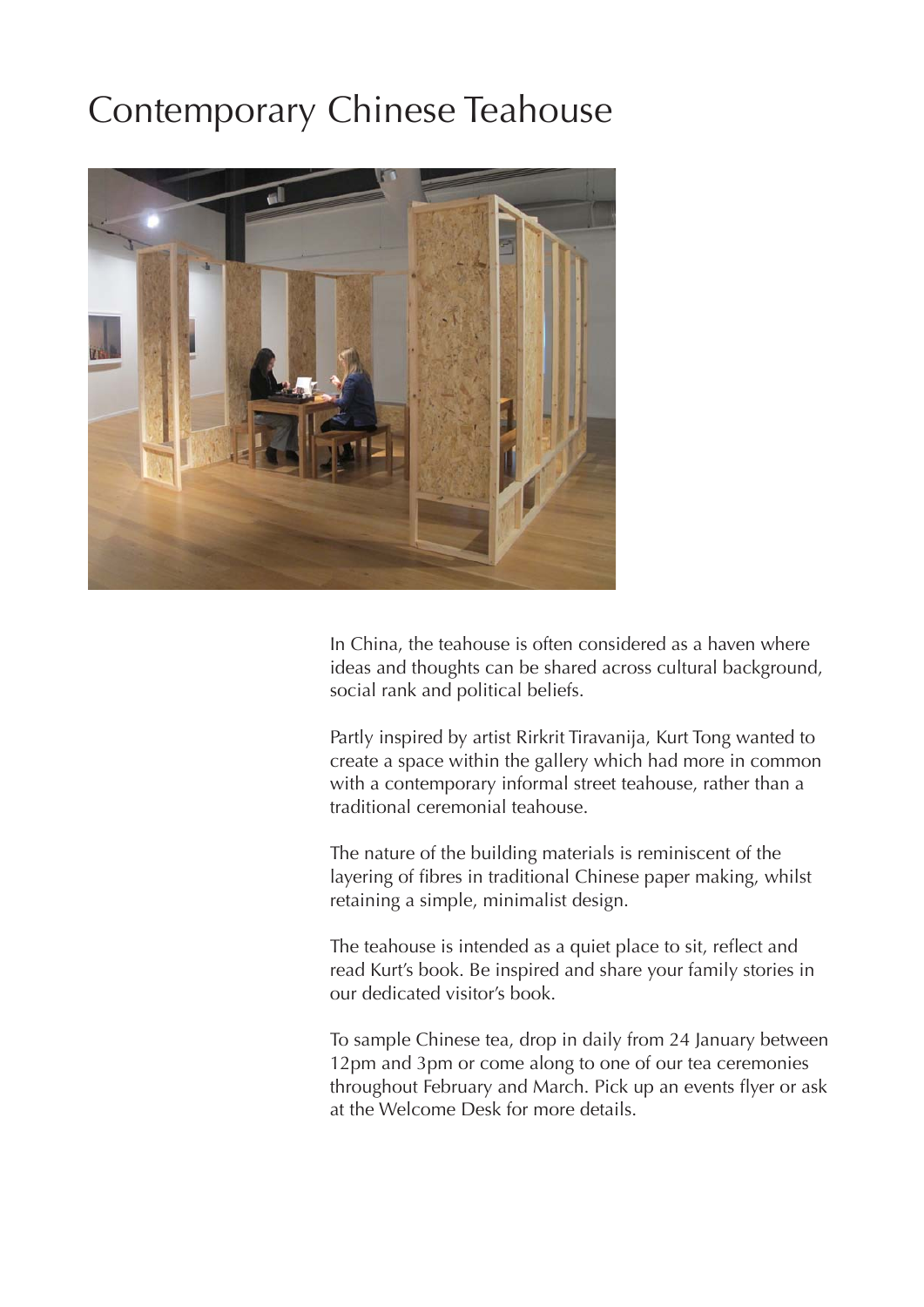#### Film: A Family Day Out



Regarding the date of the film, Kurt Tong says:

*"To be honest, even my dad is not 100% sure, it's purely based on how old her thinks he looked. So not a fact, but according to him, it was shot in 1949 -1950, around Robinson Road and Repulse Bay, Hong Kong."*

This film would have been commissioned by the Tong family, a rare and expensive and thing to do at the time. The family are dressed in fine clothing and the final film would have been viewed as a symbol of high status.

Kurt rediscovered this film in it's original 16mm format and transferred to DVD.

Running time: 15 minutes